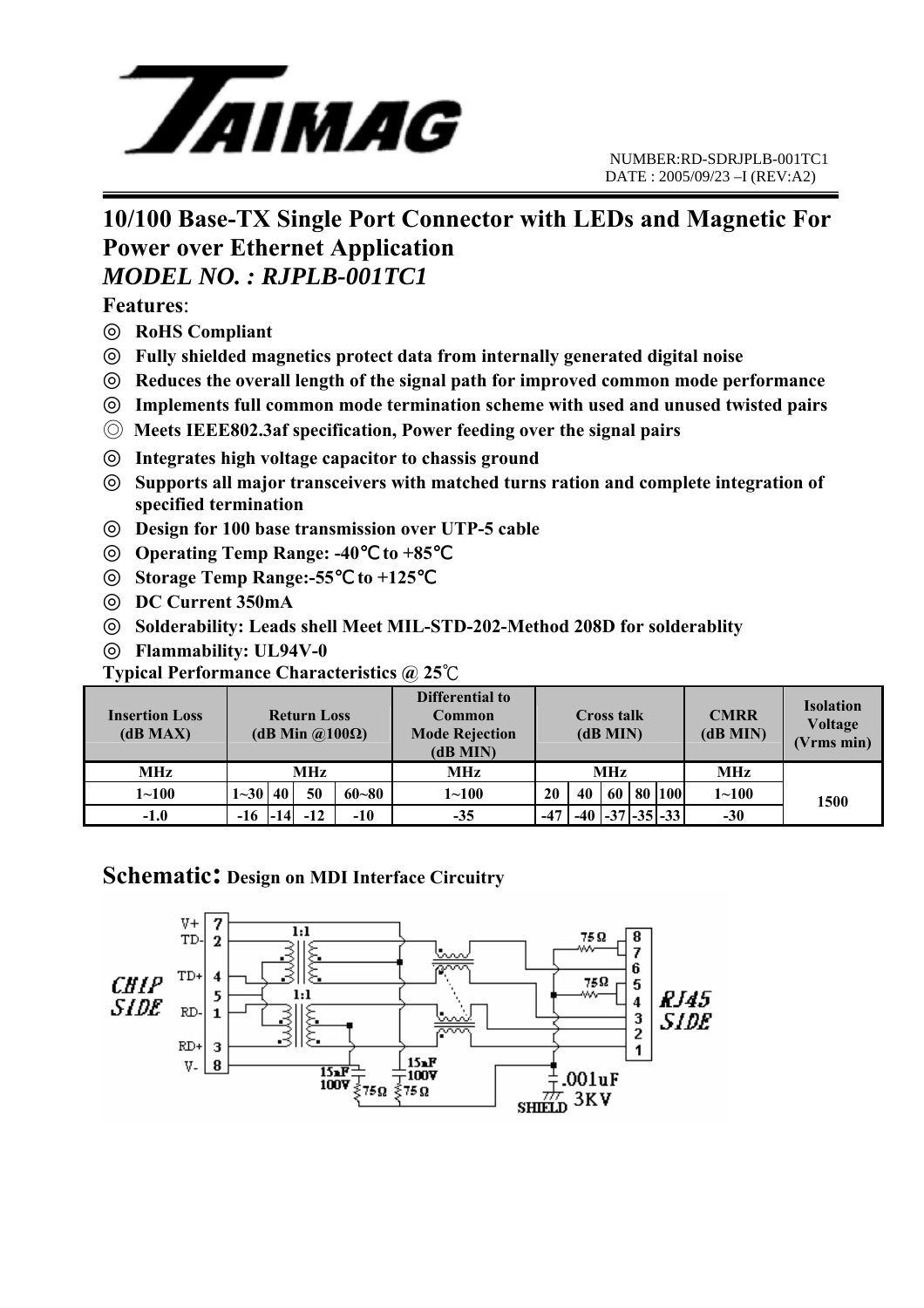

## **MODEL NO. : RJPLB-001TC1**

Dimension: mm TOLERANCE: ±0.15 (unless otherwise specified)







Connector Marking

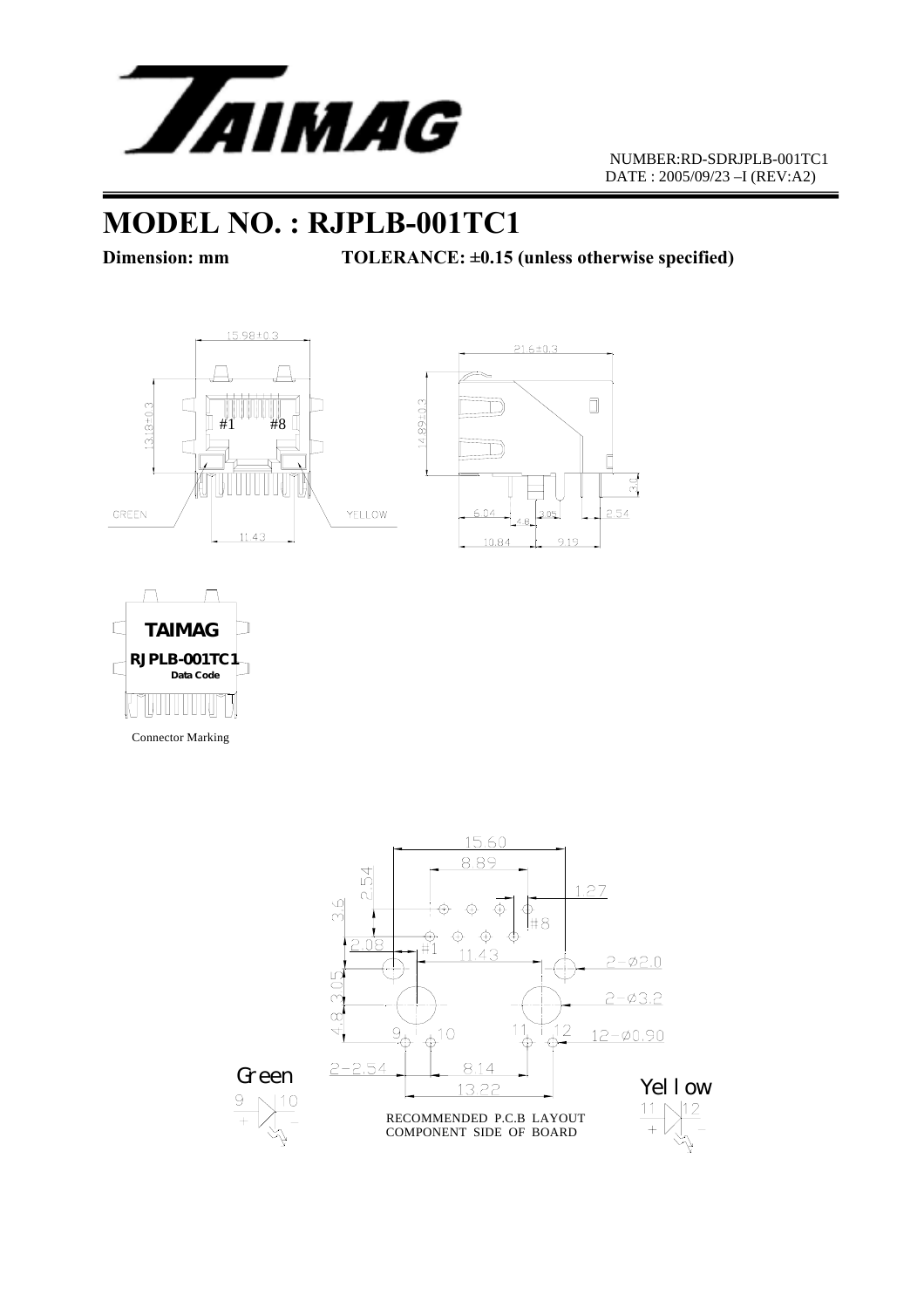

# **MODEL NO. : RJPLB-001TC1 Ordering Information**



### **Requirements**:

#### **1. Design and Construction**

 **Product shall be of design, construction and physical dimensions specified on applicable product drawing.** 

#### **2. Materials and Finish**

- **A. Contact:** 
	- **RJ Contact : Phosphor Bronze, Thickness=0.30mm Finish : Contact Area : 6µ"min. Gold over 50**μ**"min. Nickel**
	- **RJ Joint Contact : Brass, Thickness=0.30mm Finish : 80µ"min. Sn over 50**μ**"min. Nickel**

#### **B. Plastic Part :**

- **(1) Set Housing : Thermoplastic, PBT, Black** 
	- **UL FILE NO. : E107536**
	- **Manufacturer : SHIKONG SYNTHETIC FIBERS CORP.**
	- **Grade : E202G30BK**
	- **Flame Class : UL 94V-0**
- **(2) Insert : Thermoplastic, PBT, Black** 
	- **UL FILE NO. : E107536**
	- **Manufacturer : SHIKONG SYNTHETIC FIBERS CORP.**
	- **Grade : E202G30BK**
	- **Flame Class : UL 94V-0**
- **(3) Spacer : Thermoplastic, PBT, Black UL FILE NO. : E107536 Manufacturer : SHIKONG SYNTHETIC FIBERS CORP. Grade : E202G30BK Flame Class : UL 94V-0**